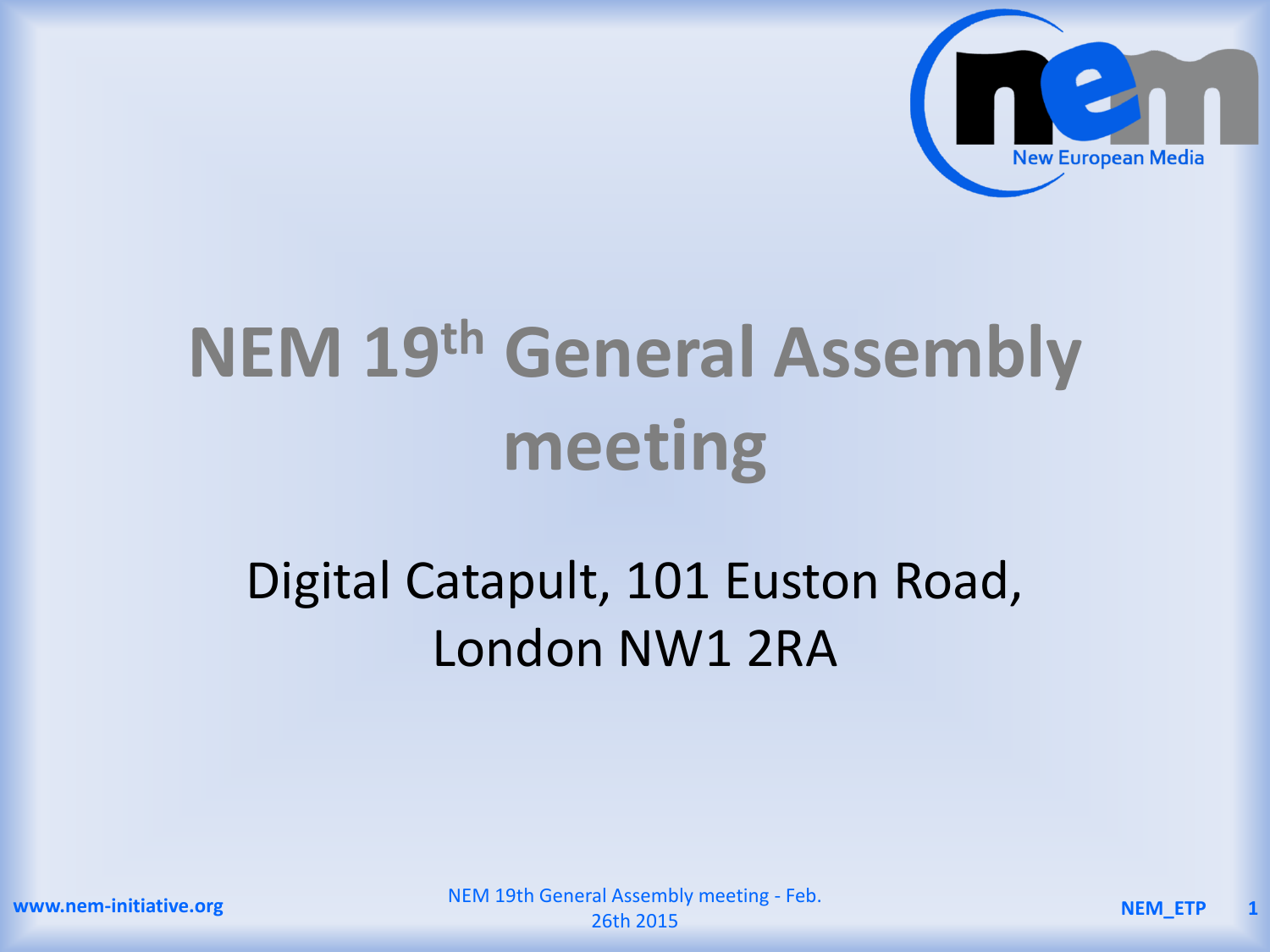

## **NEM 2015 challenges**

## Jean-Dominique MEUNIER

[jean-dominique.meunier@technicolor.com](mailto:jean-dominique.meunier@technicolor.com)

**www.nem-initiative.org**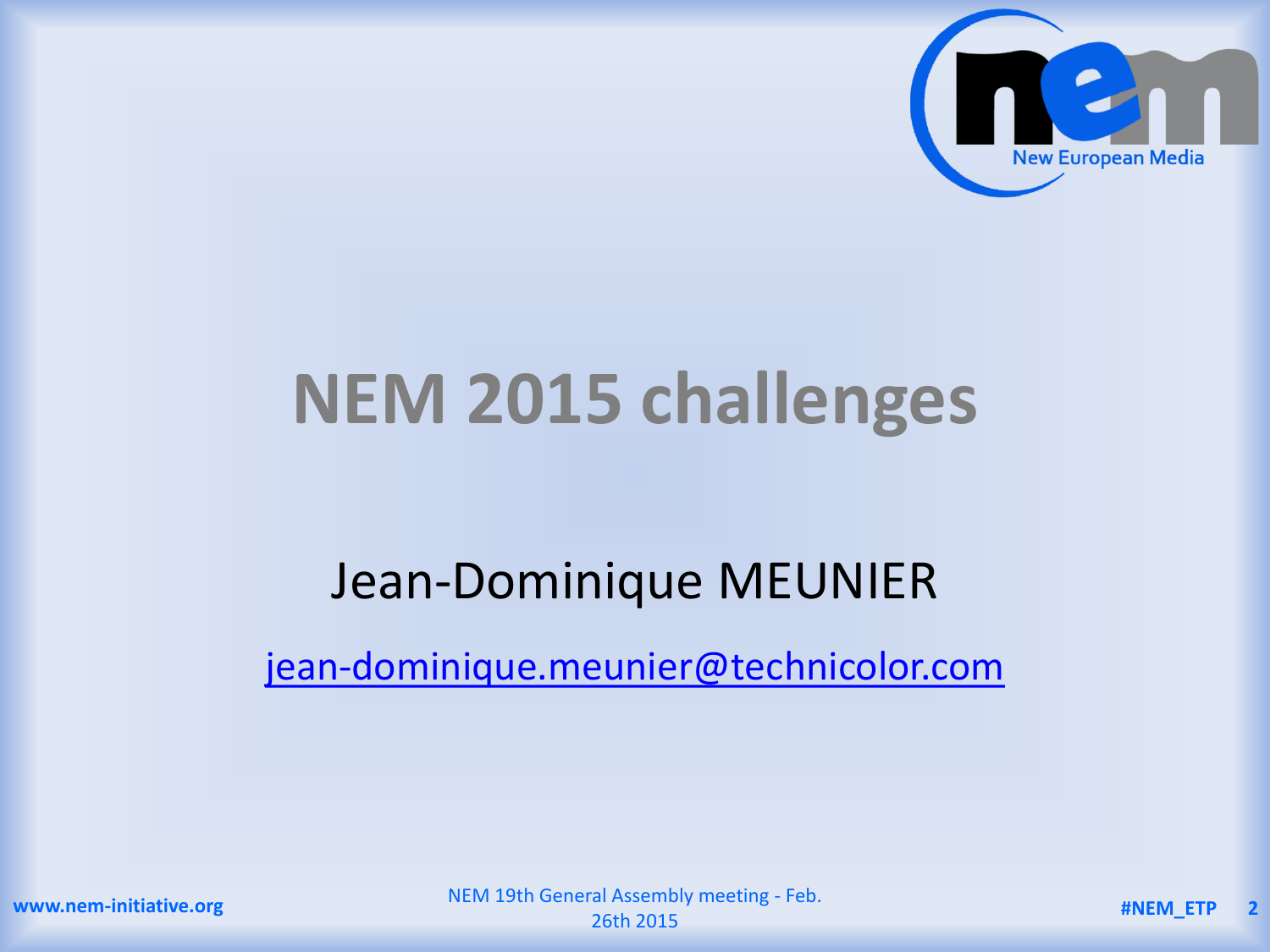



#### • Content, content, content !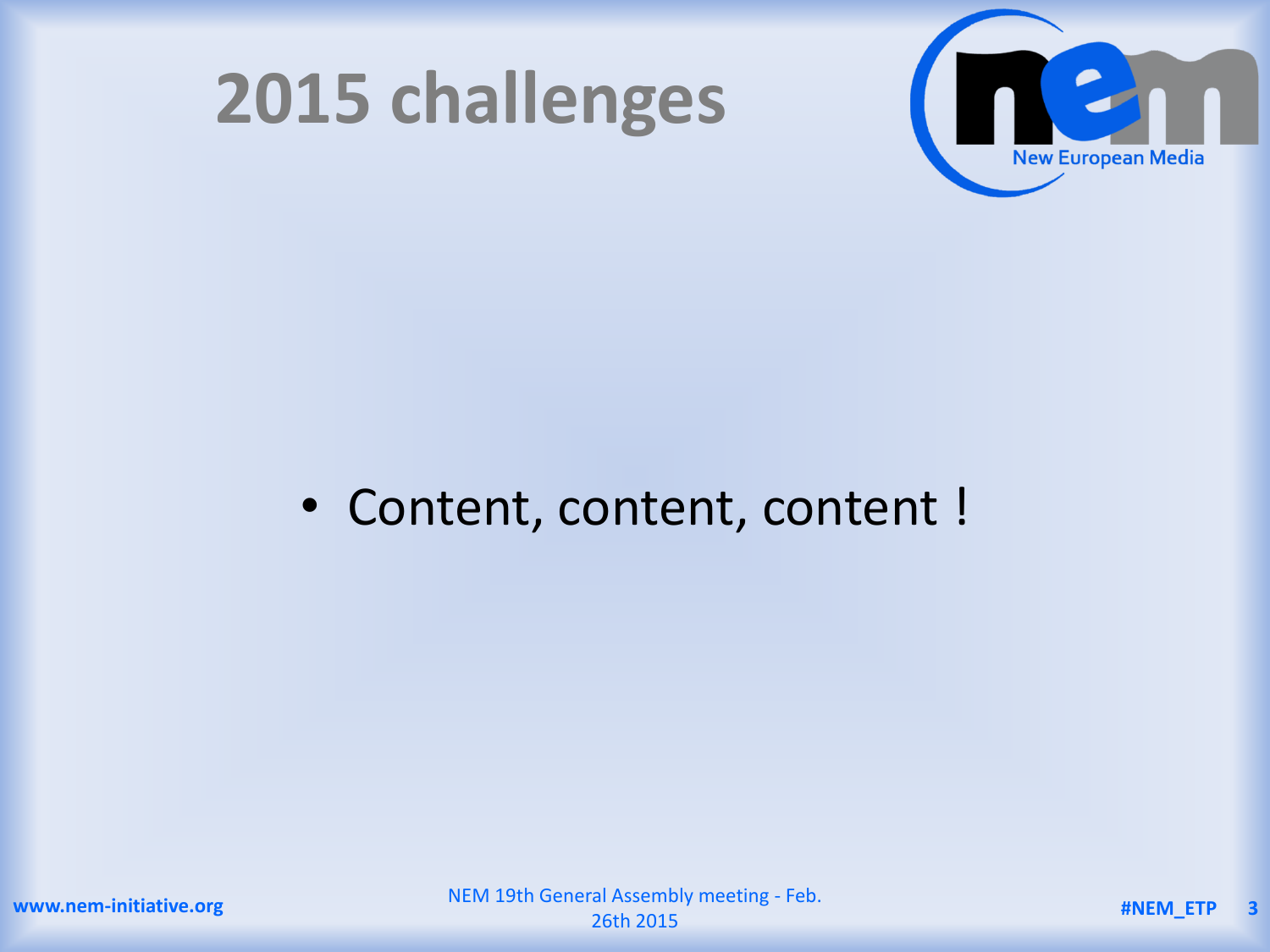## **Strategy challenges**



- PPP on content
	- Vision, impact, program by year end
- NEM, cluster of clusters
	- Enlarge our clusters community
- NEM leadership
	- Publish position papers (eAccessibility, Immersivity, interactivity, …)
	- Launch dedicated content initiatives
- NEM International
	- Focus the actions (India, EMEA, Africa)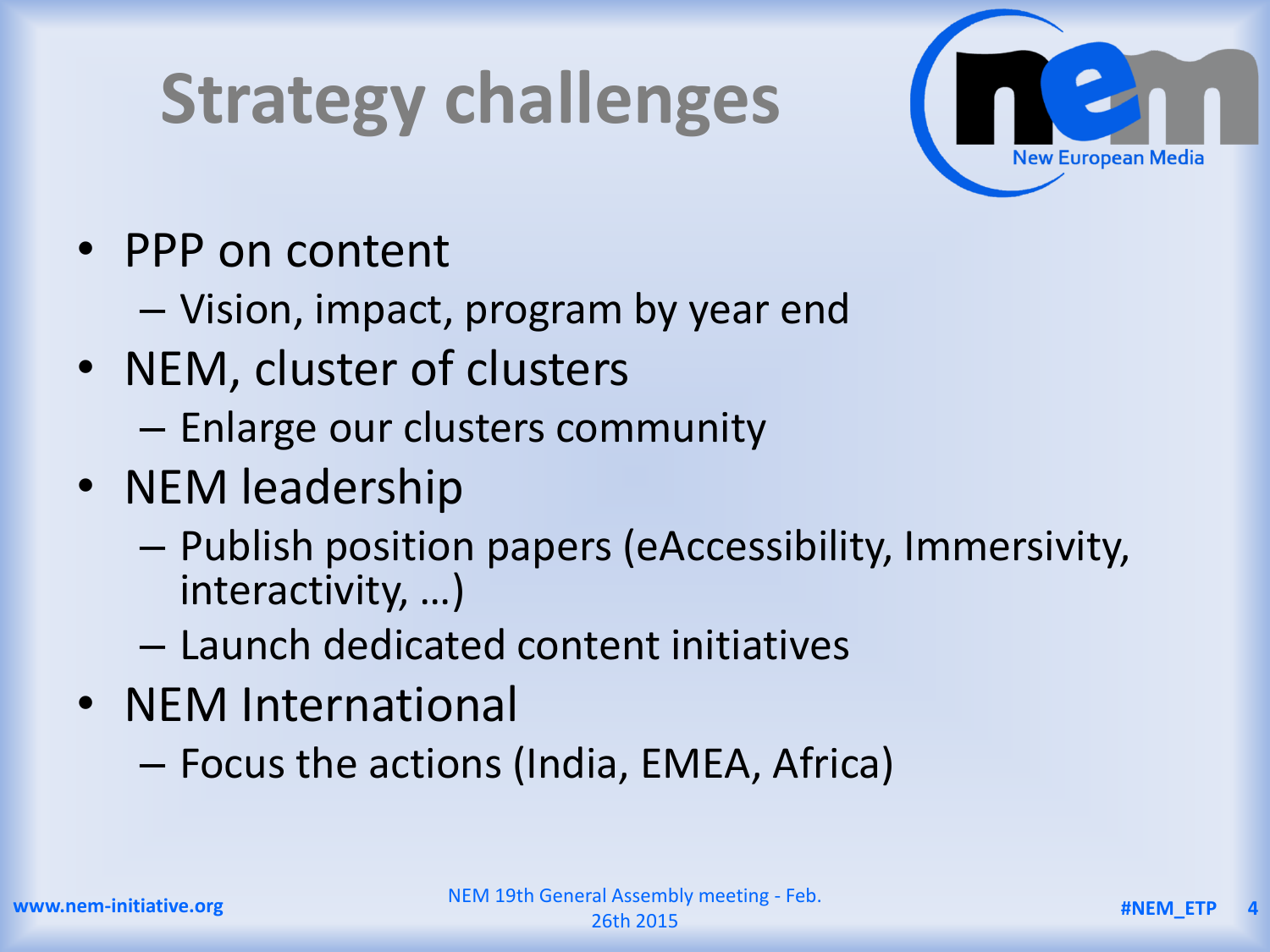# **Mobilizing challenges**



- **Mobilize NEM stakeholders and new comers**
	- **NEM workshops** : Organize NEM workshops on dedicated topics to focus NEM's profile, to reach out to the creative sectors by "going to where they are", …
	- **NEM webinars** : Organize NEM webinars (1-2h) on a dedicated exploratory topic
	- **NEM & Accessibility** : Investigate accessibility of content for those suffering from disabilities
	- **NEM & Users** : Understand the changes of users' experience and behavior over the time
	- **NEM & Youngh** : Involve younger people
	- **NEM & Finance** : Make connection with new economy, start up financing
	- **NEM Summit 2015** : Frankfurt Book Fair, October 14-18 2015
	- **NEM AG 2016** : Mobilize NEM stakeholders and new comers @ NEM Portugal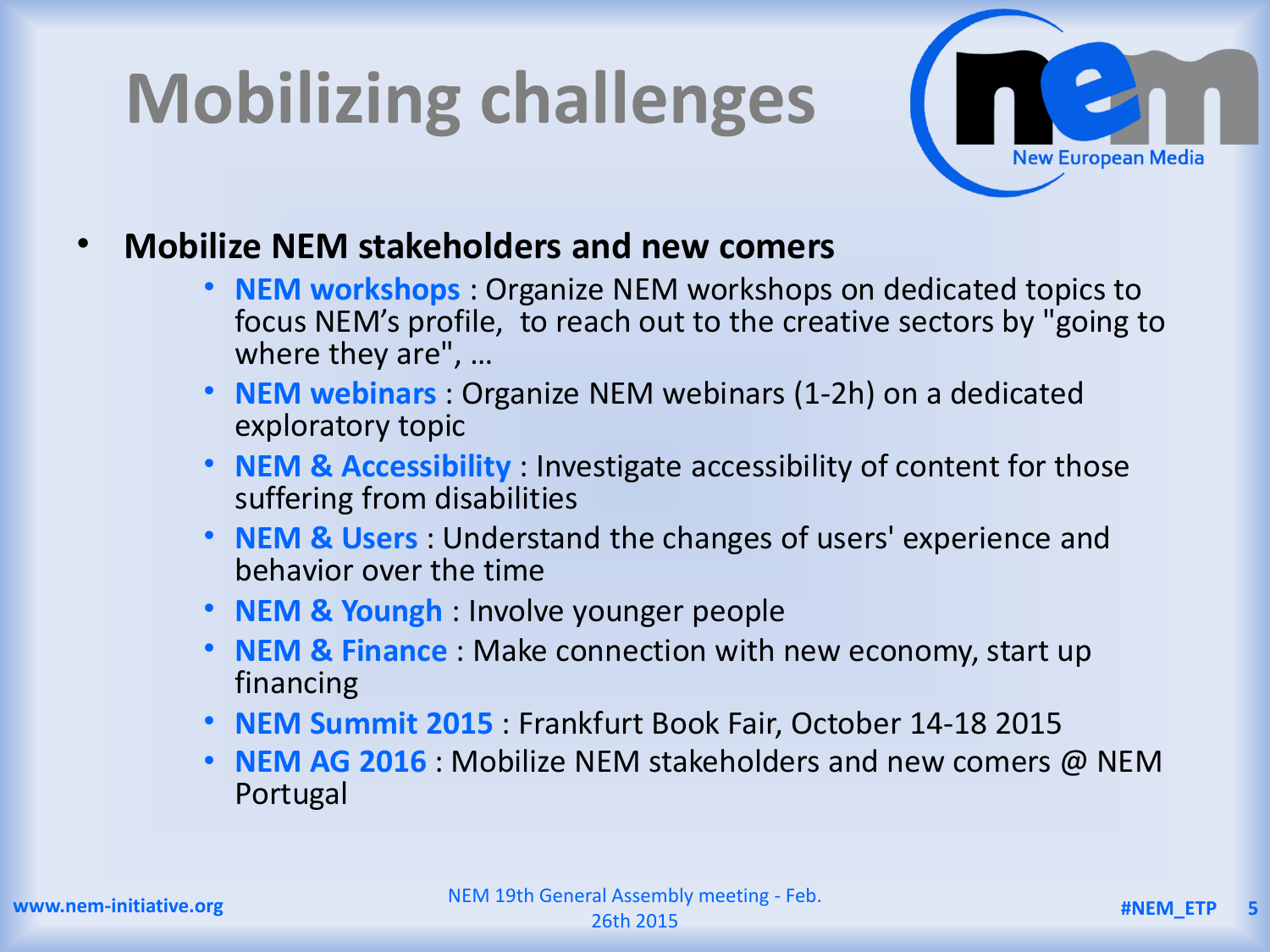## **Save the dates !**



#### **NEM 2015 events**

- @ **Future en Seine**  Paris / Nadia Echchihab June 11-21
- @ **Digital Week**  Nantes / Gérard Le Bihan September 17-27
- @ **FBF – Frankfurt** / Nina Klein October 14-18
- @ **iMinds** Brussels / Simon Delaere October ?

• …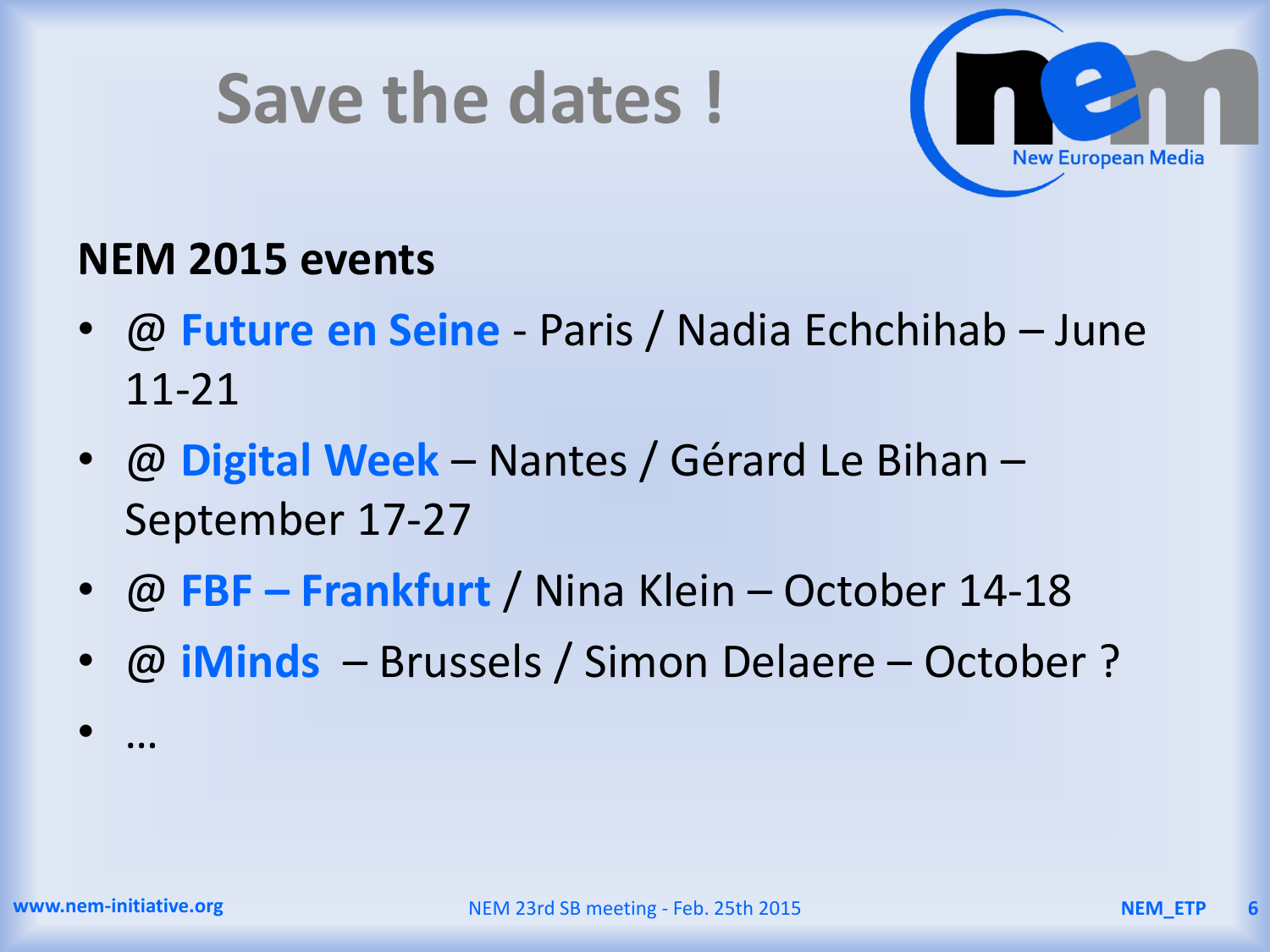# **Dissemination challenges**



### • **NEM news letters**

– Issue a quarterly NEM news letter on NEM web site

### • **NEM social network**

– Increase NEM member to NEM social network registration and use (Twitter, LinkedIn, Facebook, …)

• **NEM AG, NEM Summit, NEM workshop, NEM webinars,** …

– Involve our clusters partners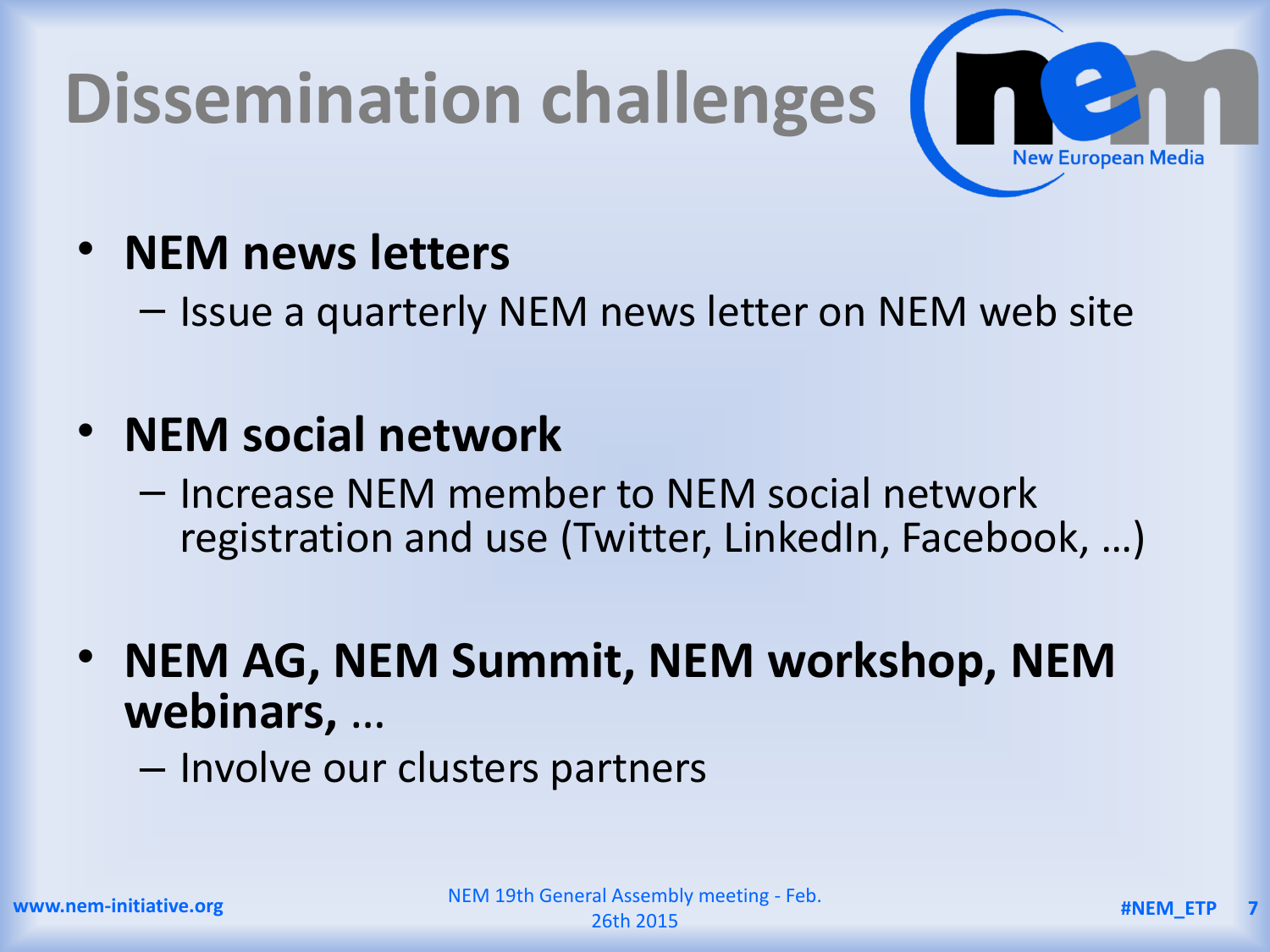

# **Thanks to all contributors to**

**#NEM\_ETP**

**www.nem-initiative.org**

NEM 19th General Assembly meeting - Feb. 26th 2015 **#NEM\_ETP <sup>8</sup>**